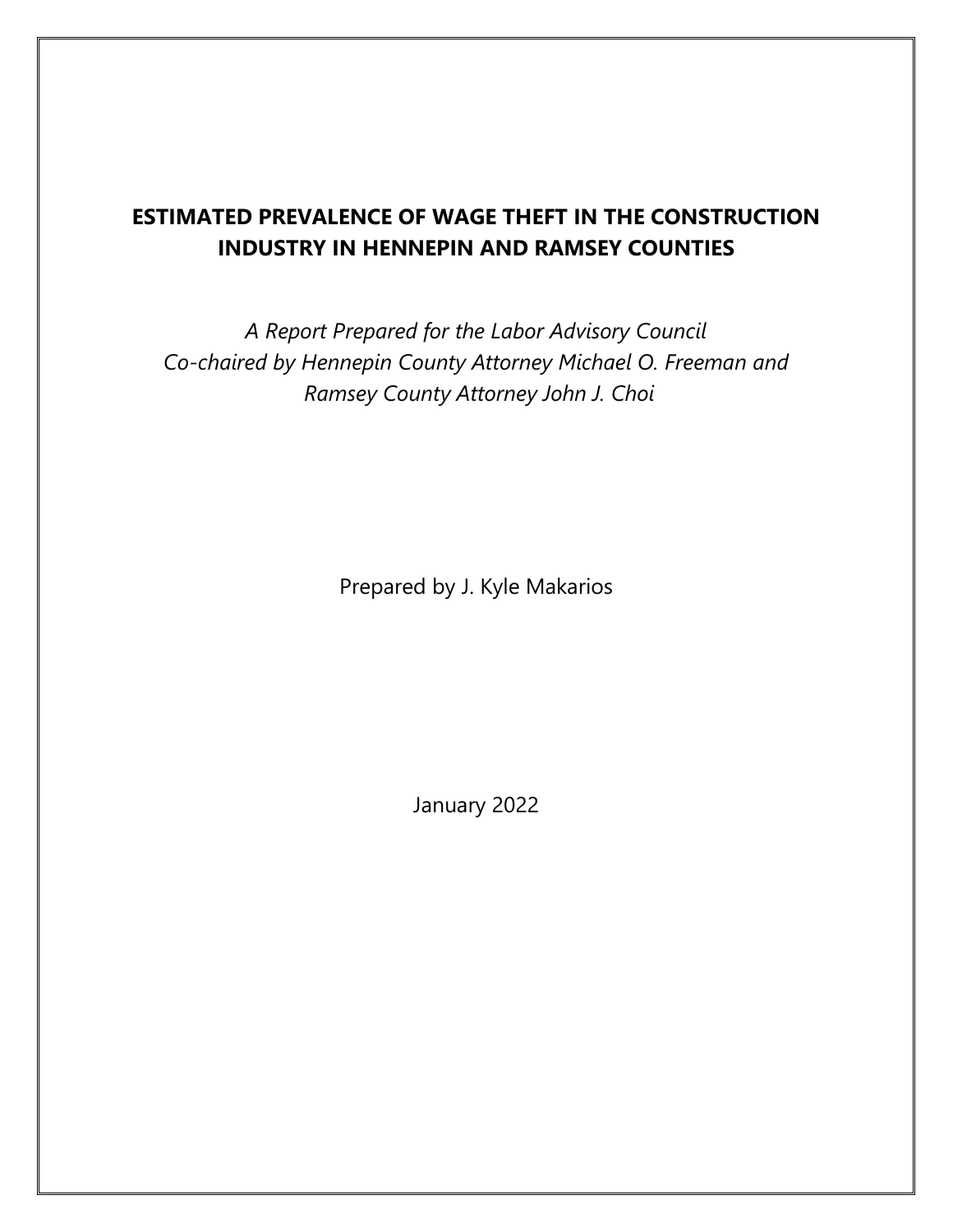*This report puts statistics behind what workers know to be true day to day. As our economy changes, the ways wage theft appears also changes. This research and reporting is long overdue and is needed to continue to fully understand the extent of this critical issue. Wage theft is prevalent not in only in the construction industry, but across all industries—particularly segmented and subcontracted industries. We are so excited that this innovative collaboration is forming and look forward to the continuation of these reports.* 

#### **– Chelsie Glaubitz Gabiou, President Minneapolis Regional Labor Federation, AFL-CIO**

*J. Kyle Makarios provides compelling research that documents the shocking scope of worker abuse in the construction industry in Hennepin and Ramsey Counties. The report details the methods used by abusive employers and the costs borne by workers themselves and by our communities. The Advocates for Human Rights has heard these stories across industries and across the state and this report finally provides concrete numbers that demonstrate the problem extends beyond a few bad actors. Only by strengthening our systems for holding abusive employers accountable and ending a culture of impunity for violations of workers' rights, can we ensure workers both in and outside the construction industry are paid what they are owed.*

**– Madeline Lohman, Senior Researcher, The Advocates for Human Rights**

*J. Kyle Makarios effectively synthesizes academic research and public data in his report about the estimated prevalence of wage theft in the construction industry in Hennepin and Ramsey Counties. His report provides members of the Labor Advisory Council to Hennepin County Attorney Michael O. Freeman and Ramsey County Attorney John Choi with a framework for a shared understanding of the prevalence of payroll fraud, worker misclassification, and wage theft in the construction industry. It also shines a light on the negative economic impacts that these illegal practices may have on construction workers in Hennepin and Ramsey Counties. Finally, through a discussion of the Minnesota Fair Labor Standards Act and the Minnesota Wage Theft Law, Makarios discusses some instances of worker misclassification and wage theft that merited remedies available through both civil and criminal proceedings, and demonstrates how the work that the County Attorneys are undertaking in partnership with a shared Labor Advisory Council could be especially impactful in disrupting patterns of criminal behavior that exploit workers.*

**– Kera Peterson, President Saint Paul Regional Labor Federation, AFL-CIO**

*This report succinctly captures and summarizes illegal employment practices that are growing stronger in Minnesota. Makarios relies on sound academic studies to support the prevalence of illegal misclassification, which masquerades as an acceptable business model when it is often theft and exploitation. Cash-only construction work is also revealed as a shadow economy used by employers that rob the public coffers and jeopardize the safety and legal protections of the workers.* 

*The civil enforcement silos used to address these problems have not worked in the past and this report supports the idea of using criminal investigations to address crimes against our local workforce.*

**– Mike Wilde, Executive Director of the Fair Contracting Foundation of Minnesota**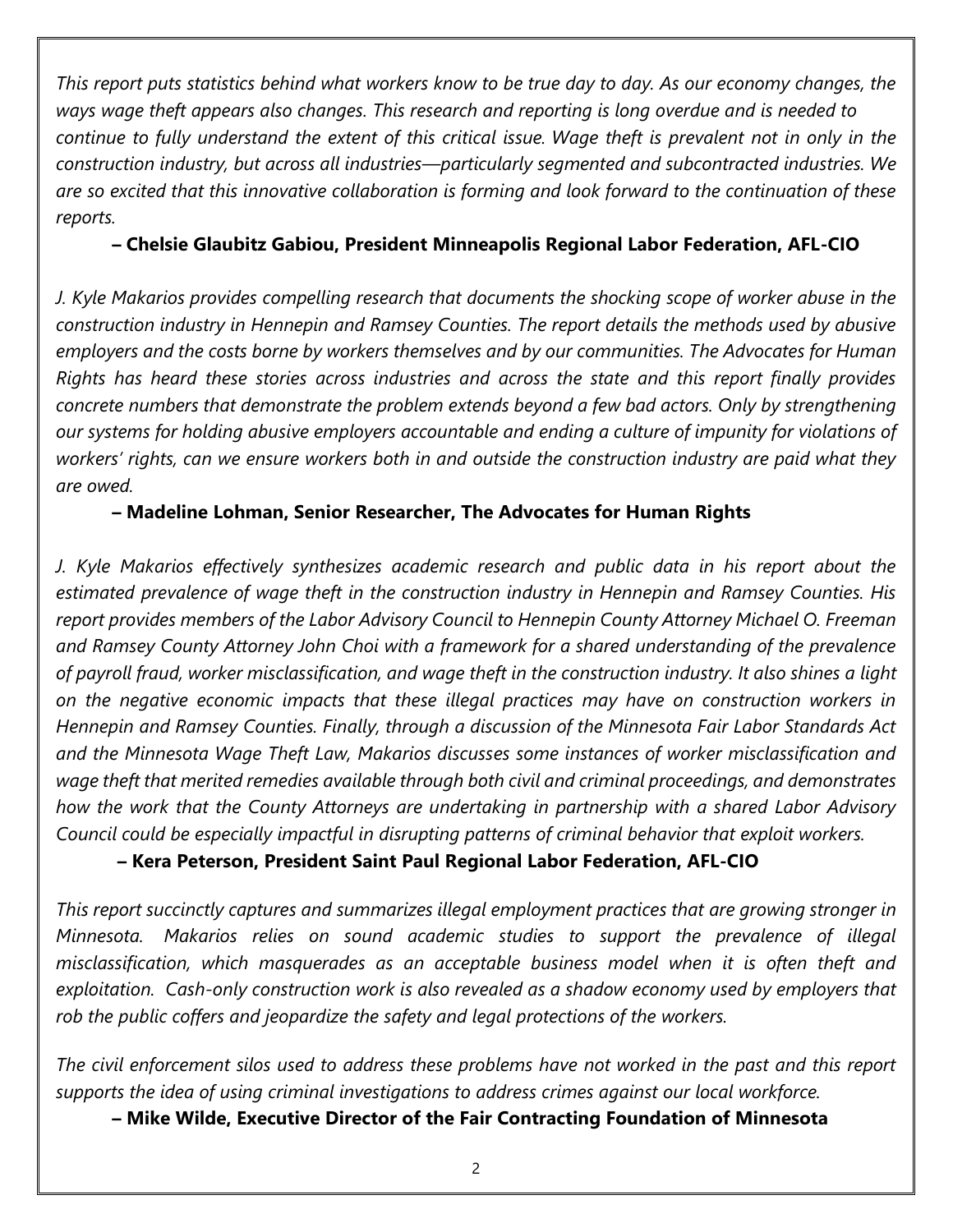## **I. Overview**

Wage theft occurs when an employer fails to pay an employee all wages earned. It is illegal in Minnesota. Common illegal wage-theft practices include:

- 1. paying less than the minimum wage,
- 2. not paying time-and-a-half for overtime,
- 3. requiring work off the clock without pay,
- 4. misclassifying employees as independent contractors, and
- 5. making unauthorized paycheck deductions.

In May 2019, the Minnesota Legislature passed the Minnesota Wage Theft Prevention Act to create additional protections for workers, including adding criminal penalties for employers who commit wage theft.

Reports of wage theft are particularly common in the construction industry, where price pressures and competitive bidding incentivize contractors to minimize labor costs. This report, prepared for the Labor Advisory Council created by Hennepin County Attorney Mike Freeman and Ramsey County Attorney John Choi, estimates the prevalence of wage theft in the construction industry by examining topical national, regional, and state studies and data.

Wage theft happens in a variety of ways, but recent scholarship has focused on what is commonly referred to as worker misclassification or payroll fraud. Terri Gerstein, the Director of State and Local Enforcement Project at Harvard Law School's Labor and Worklife Program, defines these topics<sup>1</sup>:

When employers wrongly treat workers as independent contractors instead of as employees, this is known as misclassification. When employers pay workers in unreported cash "off the books," this leads to payroll fraud. Both practices result in employer failure to pay unemployment insurance taxes or buy required workers' compensation insurance; they are often also accompanied by various forms of wage theft. Misclassification and payroll fraud harm workers, deprive public coffers of revenue, and hurt honest employers who struggle to compete with lawbreakers.

<sup>1</sup> Terri Gerstein, "How district attorneys and state attorneys general are fighting workplace abuses" (2021) Endnote 3. https://www.epi.org/publication/fighting-workplace-abuses-criminal-prosecutions-of-wagetheft-and-other-employer-crimes-against-workers/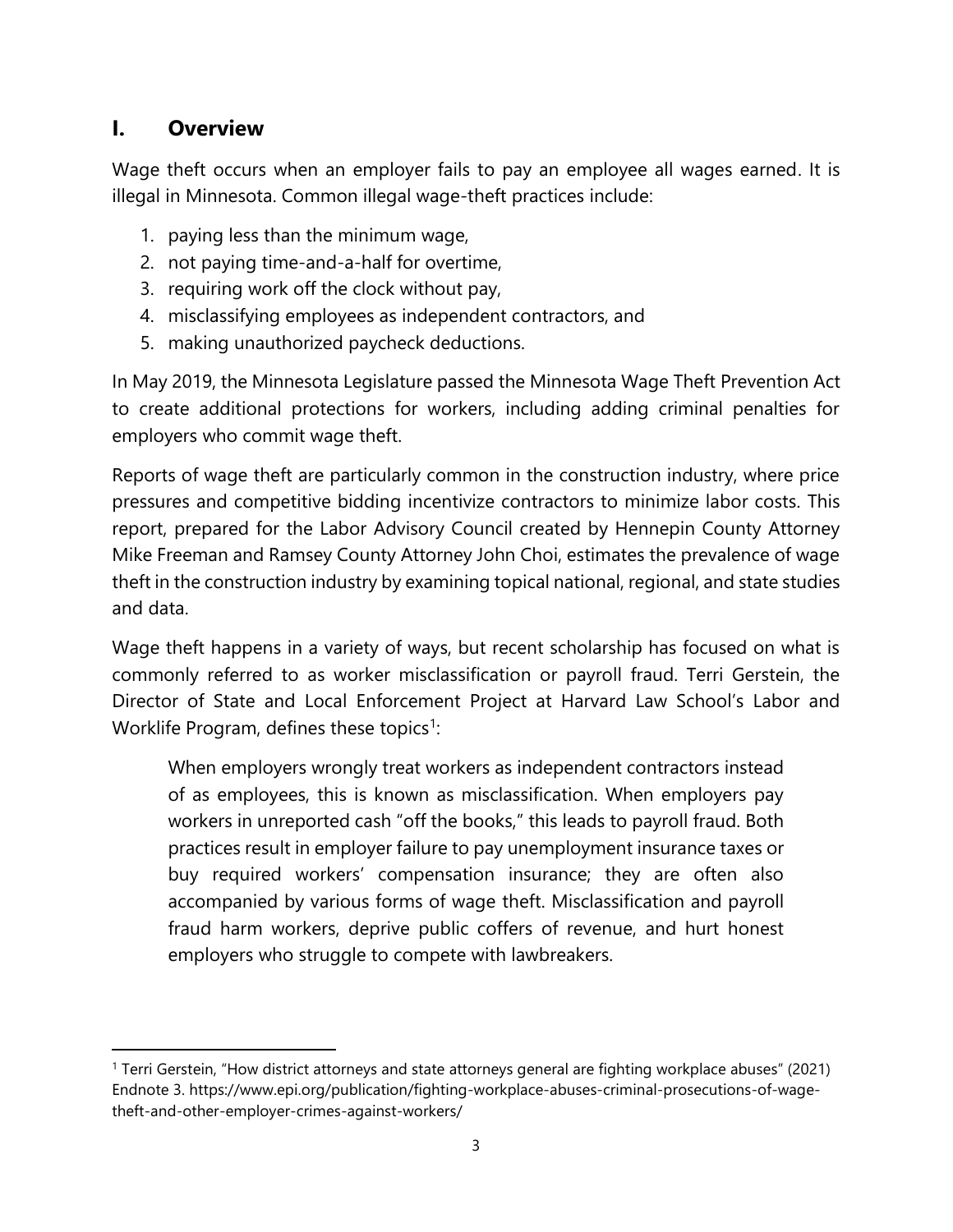In their 2020 national study, *An Empirical Methodology to Estimate the Incidence and Costs of Payroll Fraud in the Construction Industry, <sup>2</sup>* Professors Ormiston, Belman, and Erlich define payroll fraud this way:

One of the most pervasive and caustic of these illegal practices is payroll fraud. This encapsulates two types of employer actions: (a) misclassifying employees as independent contractors and (b) paying workers "off-thebooks" in cash-only arrangements. Employers exploit these practices to evade their legal responsibilities of paying workers overtime rates and contributing to social insurance programs.

Most studies on illegal employment practices in the construction industry focus on this problem rather than wage theft *per se.* However, it is clear that payroll fraud and worker misclassification are frequent ways that employers in this industry commit wage theft, although wage theft also regularly impacts traditional employees as well.

In the Minnesota construction industry, we see misclassification and payroll fraud play out in a couple of common scenarios. When workers are misclassified as independent contractors, a prime contractor on a construction site, such as the company hired to install drywall on the project, pays their workers as if they were each an independent business. While the prime contractor tells the workers what to do, how to do it, sets the schedule, and dictates the rate of pay, they pretend (on paper, at least) that they don't have any construction employees, but rather contract with independent companies. They are then paid with a company check with no deductions, as if this were a business-to-business transaction. The prime contractor does not pay for workers' compensation or unemployment insurance, does not pay the employer share of Social Security or Medicare taxes, and does not provide any benefits. In theory, the workers would cover themselves as independent businesses. According to a 2007 evaluation report by the Minnesota Office of the Legislative Auditor, a drywall company who misclassifies workers as independent contractors instead of employees saves 26% on labor costs compared to a company who pays workers as employees.<sup>3</sup>

However, the relationship between a contractor and its workers as employees or independent contractors is defined by law (Minn. Stat. § 326B.701), not by how they are

<sup>2</sup> Russell Ormiston, Dale Belman, and Mark Erlich, "An Empirical Methodology to Estimate the Incidence and Costs of Payroll Fraud in the Construction Industry" (2020), p. 2. https://stoptaxfraud.net/wpcontent/uploads/2020/03/National-Carpenters-Study-Methodology-for-Wage-and-Tax-Fraud-Report-FINAL.pdf

<sup>&</sup>lt;sup>3</sup> Office of the Legislative Auditor, State of Minnesota, "Evaluation Report: Misclassification of Employees as Independent Contractors (2007) P.10. https://www.auditor.leg.state.mn.us/ped/pedrep/missclass.pdf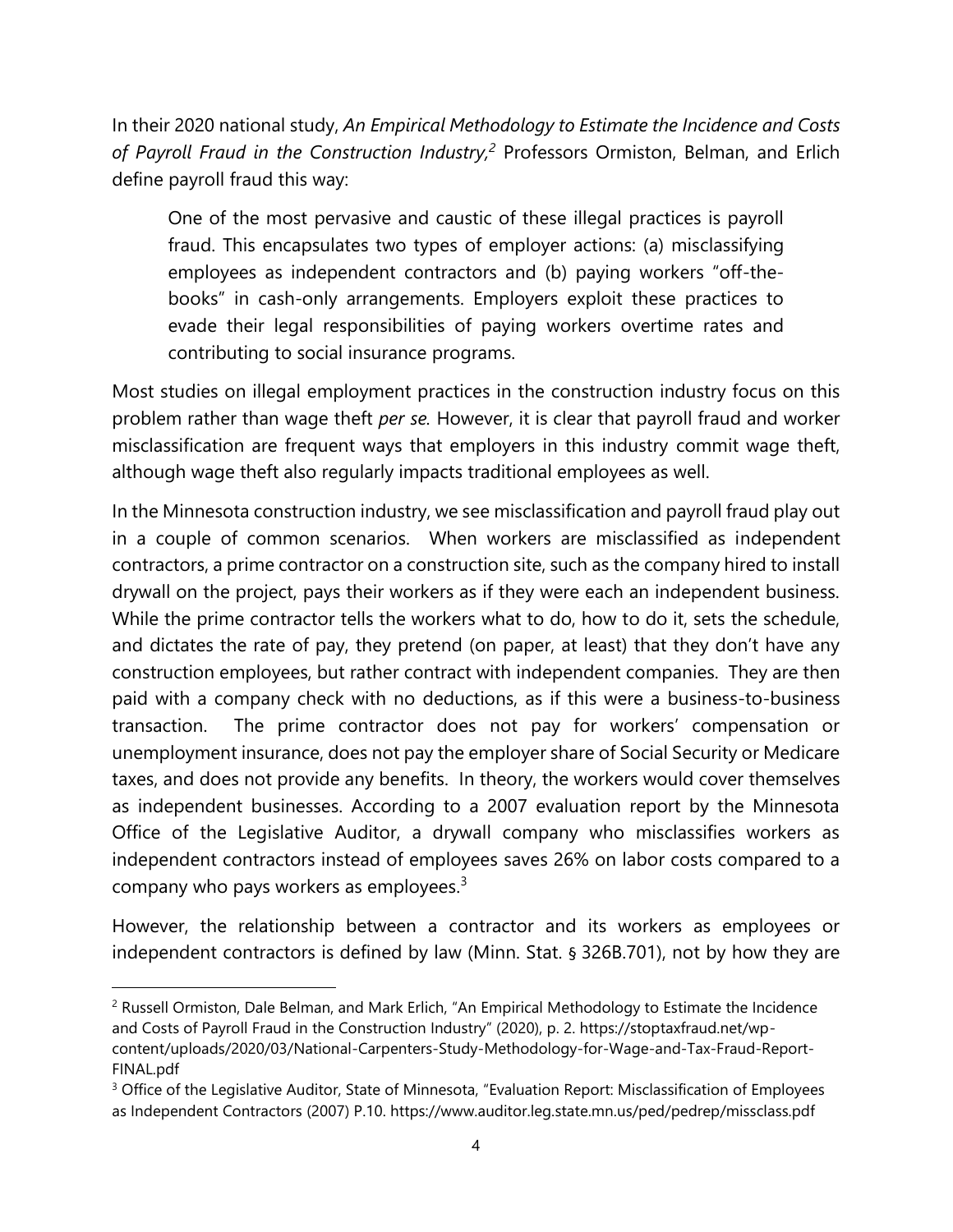paid. For this arrangement to be legal, each independent contractor would need to register with the State's Department of Labor and Industry as a construction company, and it would have to maintain its actual independence as a separate business entity as defined by nine factors in the law (has a federal tax ID, operates under contract, is responsible for the completion of the services for which they're under contract, etc.).<sup>4</sup> Violations of this statute carries civil penalties.

A more common scheme is for workers to be paid "off the books" in cash or by personal check. Generally, the prime subcontractor has no employees on their payroll, but hires a "labor-only subcontractor" or "labor broker" to bring workers to the site. The prime subcontractor pays the labor broker, who usually operates under an LLC, with a business check. The labor broker then pays the workers with cash or personal check with no withholdings. But in both scenarios, the prime subcontractor orders all of the materials, manages the project, is responsible for bidding and performance, and controls the daily flow of work for the workers on the project.

Workers in both of these arrangements are generally paid straight time for all hours worked and thus are denied overtime pay, denied sick time and paid leave, have no unemployment insurance or workers' compensation coverage, and are forced to pay both the employer and employee portions of Social Security and Medicare taxes (often they simply ignore this obligation altogether).

## **II. Recent Studies**

A number of studies have been published that measure the prevalence of worker misclassification or payroll fraud in recent years. Most of them are state-specific. For instance, The Harvard Law School Labor and Worklife Program published a study in 2019 analyzing workers' compensation audits performed in Washington State for fiscal years 2008 through 2017. Across all industries, the study found that the prevalence of misclassification rose from 5% of employers engaging in misclassification in 2008 to 14.4% in 2017. They determined that the construction industry had the most misclassification, with 19% of firms audited over the period committing misclassification.<sup>5</sup>

In 2007, the Minnesota Office of the Legislative Auditor conducted an evaluation report on the misclassification of employees as independent contractors and found that one in seven Minnesota employers misclassified at least one employee as an independent

<sup>&</sup>lt;sup>4</sup> For a list of the nine factors that all independent contractors must meet, see

https://www.dli.mn.gov/business/independent-contractor/contractor-registration-nine-factor-test

<sup>&</sup>lt;sup>5</sup> Lisa Xu and Mark Erlich, "Economic Consequences of Misclassification in the State of Washington", December 2019. https://lwp.law.harvard.edu/files/lwp/files/wa\_study\_dec\_2019\_final.pdf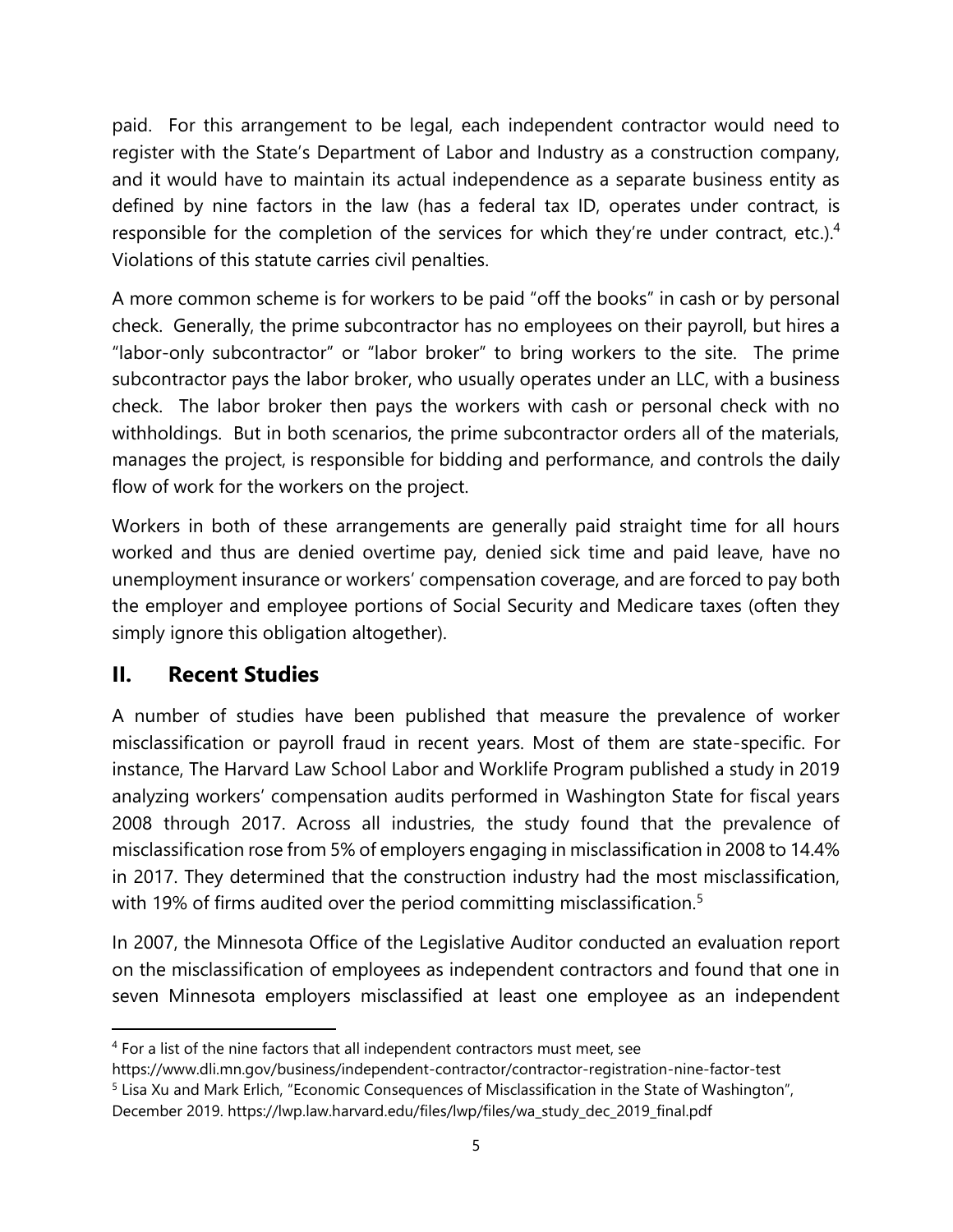contractor, and analyzed unemployment insurance audits in various industries. Twenty percent of audits in the construction industry found misclassification.<sup>6</sup>

The Midwest Economic Policy Institute published a study in January 2021, comparing household survey data from the U.S. Census Bureau with payroll records submitted to state unemployment insurance programs. In this study, they use the terms "wage theft" and "payroll fraud" interchangeably to describe workers who are misclassified as independent contractors or paid "off the books" in cash.<sup>7</sup> Their study focuses specifically on Minnesota, Wisconsin, and Illinois using 2018 data.

They found that across the three-state region, one in five construction workers experience some form of wage theft. In Minnesota, about 30,100 construction workers, or 23% of the construction workforce, are misclassified or are paid off the books. The study also found that these workers earned 36% less (\$29,700 annually) in wages and benefits than regularly-employed workers and that this fraud costs Minnesota \$136 million annually in state tax revenues (\$65 million in income taxes, \$13 million in unemployment insurance contributions, and \$58 million in workers' compensation premiums).

In 2019, Wisconsin Governor Tony Evers issued an Executive Order creating a Joint Task Force on Payroll Fraud and Worker Misclassification, chaired by the Department of Workforce Development Secretary Caleb Frostman. The Task Force issued a report<sup>8</sup> analyzing the State's unemployment insurance audits from 2013 through 2019. Of the 2,820 audits performed of construction companies, 40% of them resulted in at least one worker being reclassified as an employee. In all, 8,416 workers were reclassified.

The most comprehensive recent attempt to quantify this problem is a national study released in January 2020 by three academics and is titled, *An Empirical Methodology to Estimate the Incidence and Costs of Payroll Fraud in the Construction Industry*. 9 One of the goals of the study was to develop accessible empirical methodologies that can be used to estimate the size of the underground construction economy attributable to payroll fraud, as well as its costs to taxpayers.

<sup>6</sup> Office of the Legislative Auditor, State of Minnesota, "Evaluation Report: Misclassification of Employees as Independent Contractors (2007) P.20.

<sup>7</sup> Nathaniel Goodell and Frank Manzo IV, "The Costs of Wage Theft and Payroll Fraud in the Construction Industries of Wisconsin, Minnesota, and Illinois: Impacts on Workers and Taxpayers". January 14, 2021. https://midwestepi.files.wordpress.com/2020/10/mepi-ilepi-costs-of-payroll-fraud-in-wi-mn-il-final.pdf <sup>8</sup> State of Wisconsin Department of Workforce Development, "Task Force on Payroll Fraud and Misclassification Report", 2020. https://dwd.wisconsin.gov/misclassification/pdf/2019-2020 misclassification-task-force-report.pdf

<sup>9</sup> Ormiston, *et al*.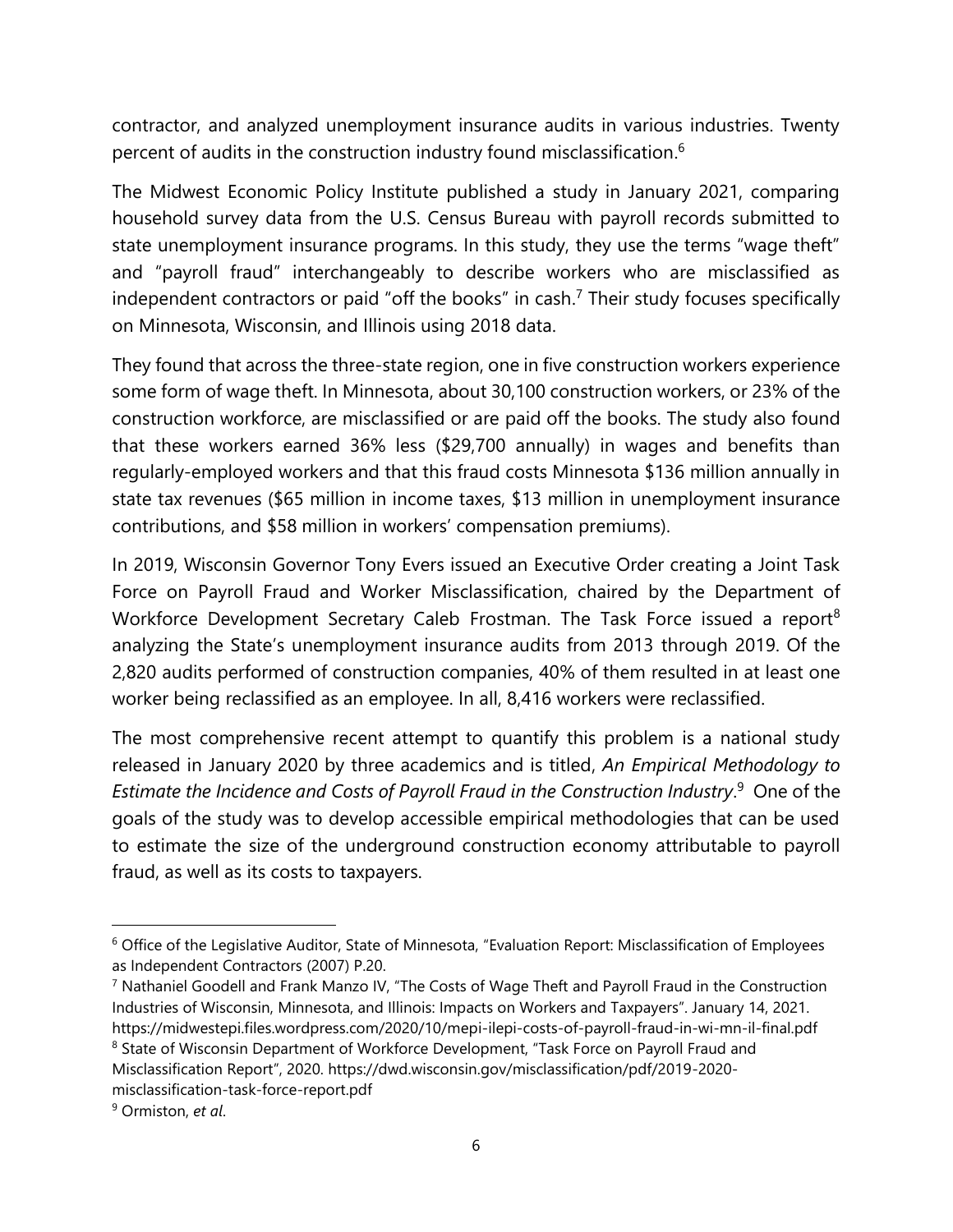Using 2017 data, the study compares household surveys, such as the American Community Survey and the Current Population Survey (where workers answer questions about their employment), to aggregate payroll records submitted by employers to state unemployment insurance programs that are published via the Quarterly Census of Employment and Wages and the Bureau of Economic Analysis (legal wage-and-salary construction employment). In an average month of 2017, between 12.4% and 20.5% of the construction industry workforce were either misclassified as independent contractors or working "off-the-books." These represent national rates and do not rule out substantial differences across states and regions. Overall, these results suggest that between 1.3 and 2.16 million workers were misclassified or working in cash-only arrangements in an average month of 2017.

The study also includes a table<sup>10</sup> that contains 22 prior national, state, and local-level studies that the authors claim corroborates their estimates. Several of those studies have been cited in this paper.

The report also estimates the cost savings that unscrupulous employers gain from payroll fraud due to the non-payment of federal and state income taxes, workers' compensation premiums, unemployment insurance, wage theft (through paying straight time instead of overtime or premium pay), and the offloading of the "employer share" of Social Security and Medicare onto workers. Using conservative income assumptions and the most conservative estimate of the number of workers affected (1.3 million nationwide), these employers stole \$811.1 million from workers and illegally shifted \$2.98 billion to them in Social Security and Medicare taxes in 2017.

## **III. Application to Hennepin and Ramsey Counties**

According to the U.S. Census Bureau's 2019 American Communities Survey, 188,532 Minnesotans work in the construction industry, representing 6.3% of our state's workforce.<sup>11</sup> Of those, 27,901 live in Hennepin County and 11,399 live in Ramsey County. This represents 3.95% of all workers who live in these counties. Given the nature of these counties, the number of commuters, and the downtown cores, it is highly likely that many more live in outlying counties and commute into Hennepin and Ramsey Counties for work.

Using the most conservative estimates from the Ormiston study, we can estimate that 12.4% of these workers are victims of payroll fraud and wage theft, or 4,872 residents of

<sup>10</sup> *Ibid*, p. 62-64

<sup>11</sup> https://data.census.gov/cedsci/table?q=DP03&g=0400000US27\_0500000US27053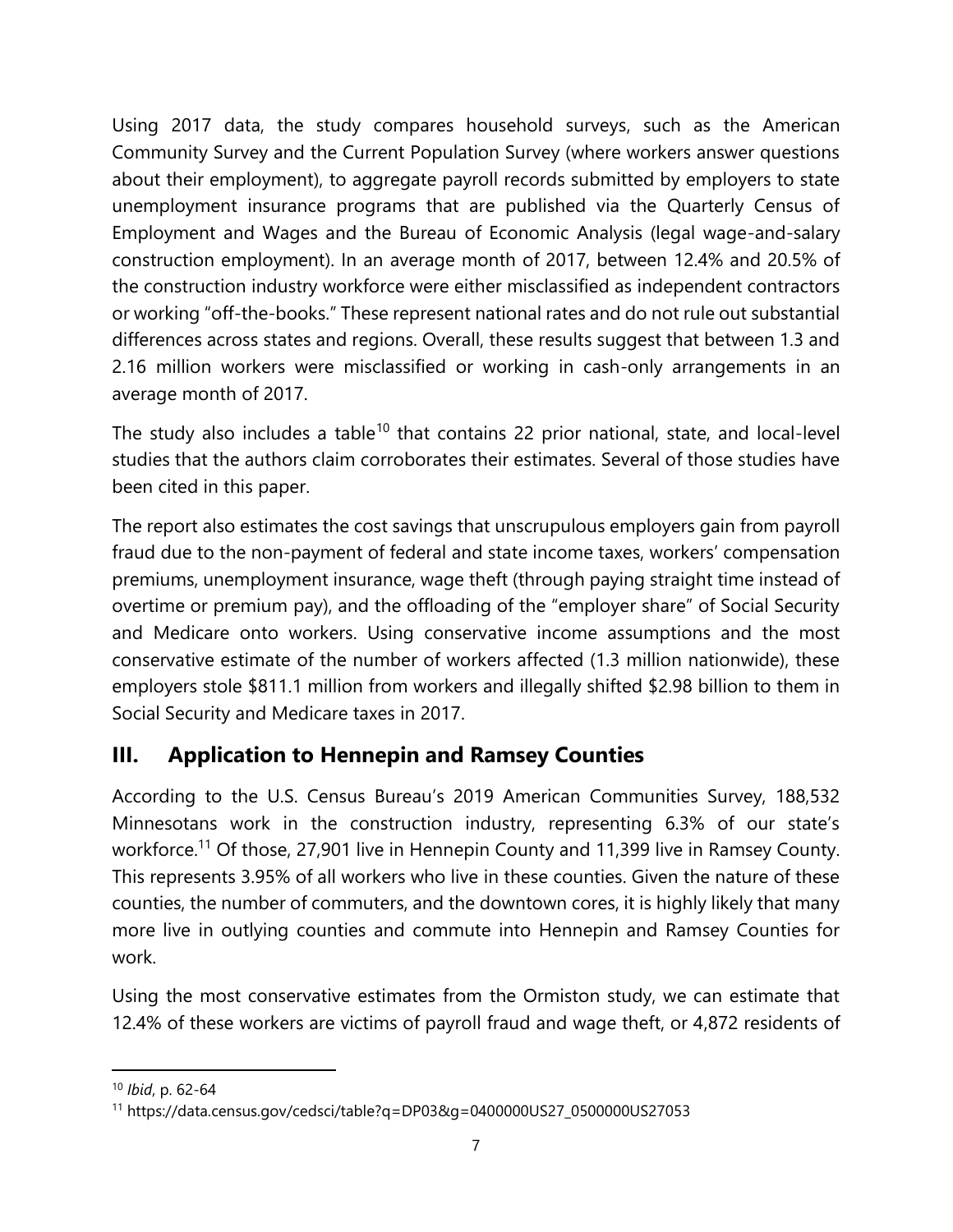the two counties. Using the most conservative income assumptions from that study (that these workers are paid \$30,000 per year), we can estimate that the amount stolen from them is \$3.04 million per year in overtime and premium pay, and that construction employers illegally shift \$11.2 million in Social Security and Medicare taxes onto them. Again, these numbers are likely low because we're using the most conservative estimates for the percentage of construction workers impacted (12.4%) and for the annual wages of those workers (\$30,000) as well as only taking into account workers who live in Hennepin and Ramsey Counties.

**Table 1: Estimated Number of Construction Workers in Hennepin and Ramsey Counties Who Are Victims of Payroll Fraud**

| <b>Construction Payroll Fraud in</b><br><b>Hennepin and Ramsey Counties</b> | <b>Total Construction</b><br><b>Workers</b> | <b>Victims of Payroll</b><br><b>Fraud</b> |
|-----------------------------------------------------------------------------|---------------------------------------------|-------------------------------------------|
| <b>Hennepin County</b>                                                      | 27,901                                      | 3,459                                     |
| <b>Ramsey County</b>                                                        | 11,399                                      | 1,413                                     |
| <b>Combined</b>                                                             | 39,300                                      | 4,872                                     |

#### **Table 2: Estimated Wage Theft of Construction Workers in Hennepin and Ramsey Counties**

| <b>Wages Stolen from</b><br><b>Construction Workers</b><br><b>Annually</b> | <b>Unpaid Overtime and</b><br><b>Premium Pay</b> | <b>Social Security and</b><br><b>Medicare Illegally Shifted</b> |
|----------------------------------------------------------------------------|--------------------------------------------------|-----------------------------------------------------------------|
| <b>Hennepin County</b>                                                     | \$2.158M                                         | \$7.93M                                                         |
| <b>Ramsey County</b>                                                       | \$882,000                                        | \$3.24M                                                         |
| <b>Combined</b>                                                            | \$3.04M                                          | \$11.17M                                                        |

#### **IV. Civil and Criminal Offenses**

Complaints of and investigations into the workplace offenses detailed in this report have generally been conducted by civil enforcement agencies, primarily the State's Department of Labor and Industry, and to a lesser extent, municipal enforcement agencies such as the Minneapolis Civil Rights Department. They document and enforce offenses related to the Minnesota Fair Labor Standards Act (Minn. Stat. §§ 177.21-.35), including unpaid overtime and premium pay, violations of the state's construction contractor registration statutes (Minn. Stat. § 326B.701, which addresses misclassification and some types of payroll fraud), and some violations of the Minnesota Wage Theft Law (amended provisions of Minn. Stat. chs. 175, 177, 181, 16C, 609.